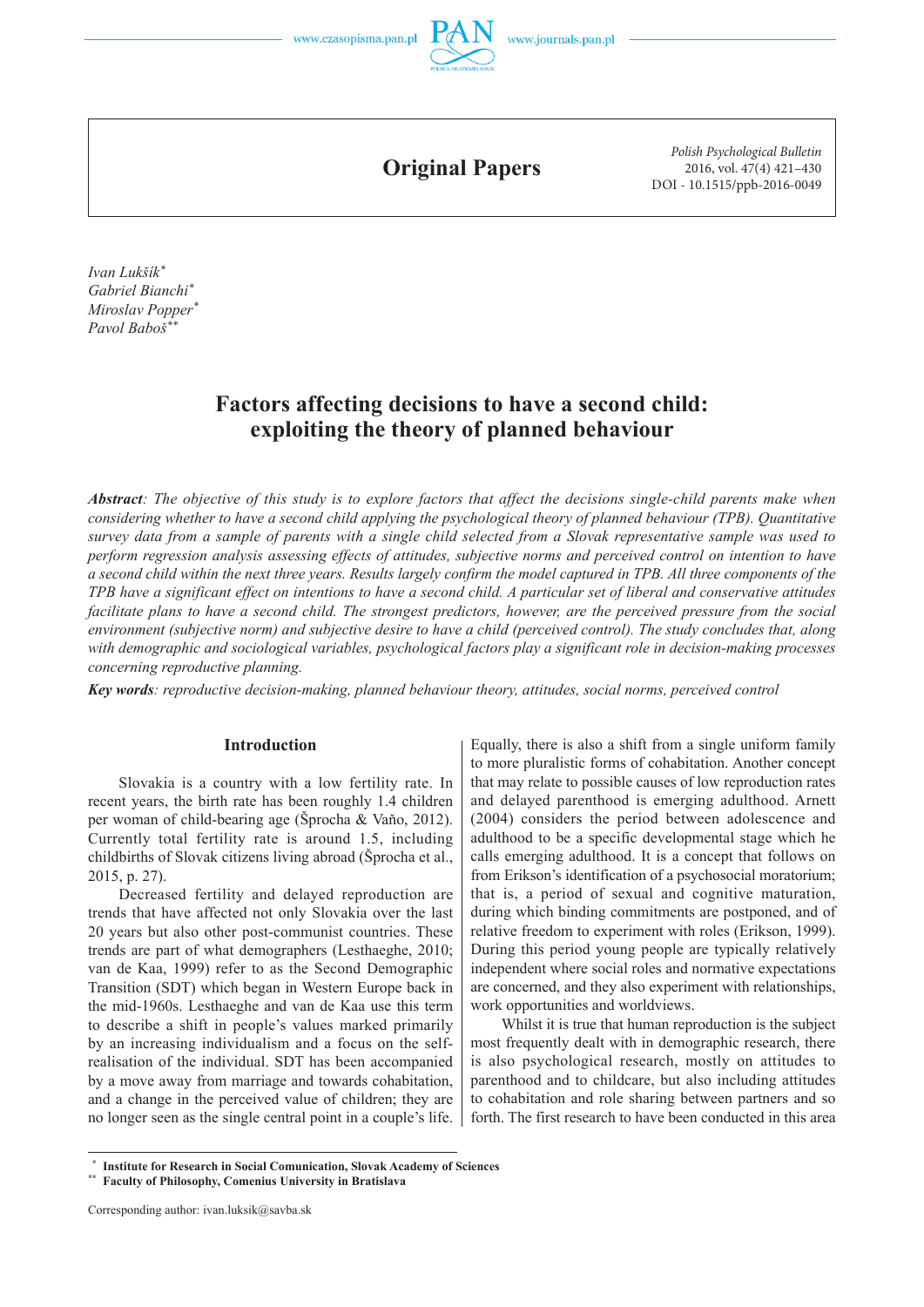

## 422 *Ivan Lukšík, Gabriel Bianchi, Miroslav Popper, Pavol Baboš*

(Kiser, 1962; Westoff et al., 1961; Kiser, 1967) resulted in sceptical conclusions as to the relationship between psychological variables and birth rates. Later research, however, demonstrated that attitudes to reproduction had a certain degree of influence on reproductive behaviour (Bagozzi & Van Loo, 1978; Bell, Bancroft, and Philip, 1985).

Social psychologists and other social scientists have long been interested in the relationship between attitudes and behaviour. Since initial research (e.g. La Pierre, 1934) in this area did not identify a clear link, researchers began searching for a framework or rather the conditions under which this relationship might be valid. The most frequently used theoretical framework in this field is that provided by Fishbein and Ajzen's theories of reasoned action and planned behaviour (Ajzen & Fishbein, 1980; Ajzen, 1988, 1991). The theory of planned behaviour (TPB) emerged through the wider application of reasoned action theory and it aims to predict and explain intentions and behaviour. Planned behaviour theory (Ajzen, 1988; Ajzen, 1991) holds that behaviours are influenced by attitudes to particular behaviours; thus, in our case attitudes to reproductive behaviour, such as attitudes to having children, bringing up children and partner relations. Within this theory attitudes are understood to be a disposition to react positively or negatively to objects, people, institutions or events. However, the intention to behave in a certain way, and behaviours themselves, is influenced not only by attitudes but also by subjective norms and perceived control. Subjective norms relate to perceived social pressure to produce or not produce a given behaviour. Subjective norms are individual perceptions of social pressure exerted by important people in the person's environment so as to encourage that person to produce or not produce that behaviour. The third significant influence on behaviour is the extent to which people perceive themselves as having or not having control over internal and external factors which might suppress that behaviour. Figure 1 below shows a diagram illustrating TPB.

This model shows that the three groups of variables affecting intentions to behave in a certain way do not exert a directly influence on behaviour since people do not act on all their intentions. The model has been tested in a number of areas, for instance, condom use, observing speed limits, hand washing, eating safely, giving blood and registering as an organ donor, consuming alcohol, interventions for

## **Figure 1. Diagram of model of planned behaviour theory adapted from Ajzen (1988)**



intimate partner violence, academic performance (Alas et al., 2016; Jones, Andrews, & Berry, 2016; Kassin, Fein & Markus, 2014; O'Doherty et al., 2016). It was tested on reproductive behaviours by Barber (2001) who found that positive attitudes to children and a preference for larger families, particularly among married couples, lead to earlier parenthood amongst men and women alike. By contrast, positive attitudes to having a career and a focus on luxury items lowers the rate at which people have/give birth to children, particularly amongst married couples. Barber (2001) states that attitudes have been shown to be important in explaining the mechanism for timing parenthood in other theoretical frameworks as well, for example, structural theories or demand theories. Another study focused on reproduction provides preliminary support for the applicability of the TPB model in accounting for intentions to delay childbearing among young childless women (Williamson & Lawson, 2015). Moreover, in their metaanalytical study, Armitage and Conner (2001) conclude that within the theory of planned behaviour the predictive value of the TPB model explains 39% of variance in intentions and 27% of variance in behaviour. As White and Wellington (2009) indicates various studies have altered the model and explored additional factors that might influence behavioural intentions in various areas, for instance, self-identity, group norms, etc.

In order to shed light on the psychological aspects of reproductive decision-making, extensive research<sup>1</sup> has recently been conducted in Slovakia. Quantative research performed on a representative sample of the population produced data that can be analysed using the theory of planned behaviour.

#### **Present study**

#### **Focus**

Since it has been shown that one of the more serious issues in reproduction is the transition from first child to second child, we focused on single-child parents planning to have a second child. In our study we attempt to ascertain which psychological factors in the TPB model influence plans to have a second child. Using the theoretical TPB model we test three core independent variables. The first is a wide range of attitudes that, to varying degrees, relate to reproduction: attitudes to having children, to men and women having only one child or no children (assessed in terms of happiness, responsibility and substitutability), attitudes to childcare being provided by the mother and father, and attitudes to role sharing in partnerships or married couples. We consider the second variable – the subjective norms in the TPB model – to be the social norm constituted by subjective internalised perceptions of pressure from family, friends and other relatives to have a child. The third variable – perceived behavioural control – was operationalised as an indicator of how a person perceives the various circumstances of his or her life affecting the decision on whether or not to have a child

<sup>&</sup>lt;sup>1</sup> Sustainable reproduction in Slovakia: psycho-social research (APVV).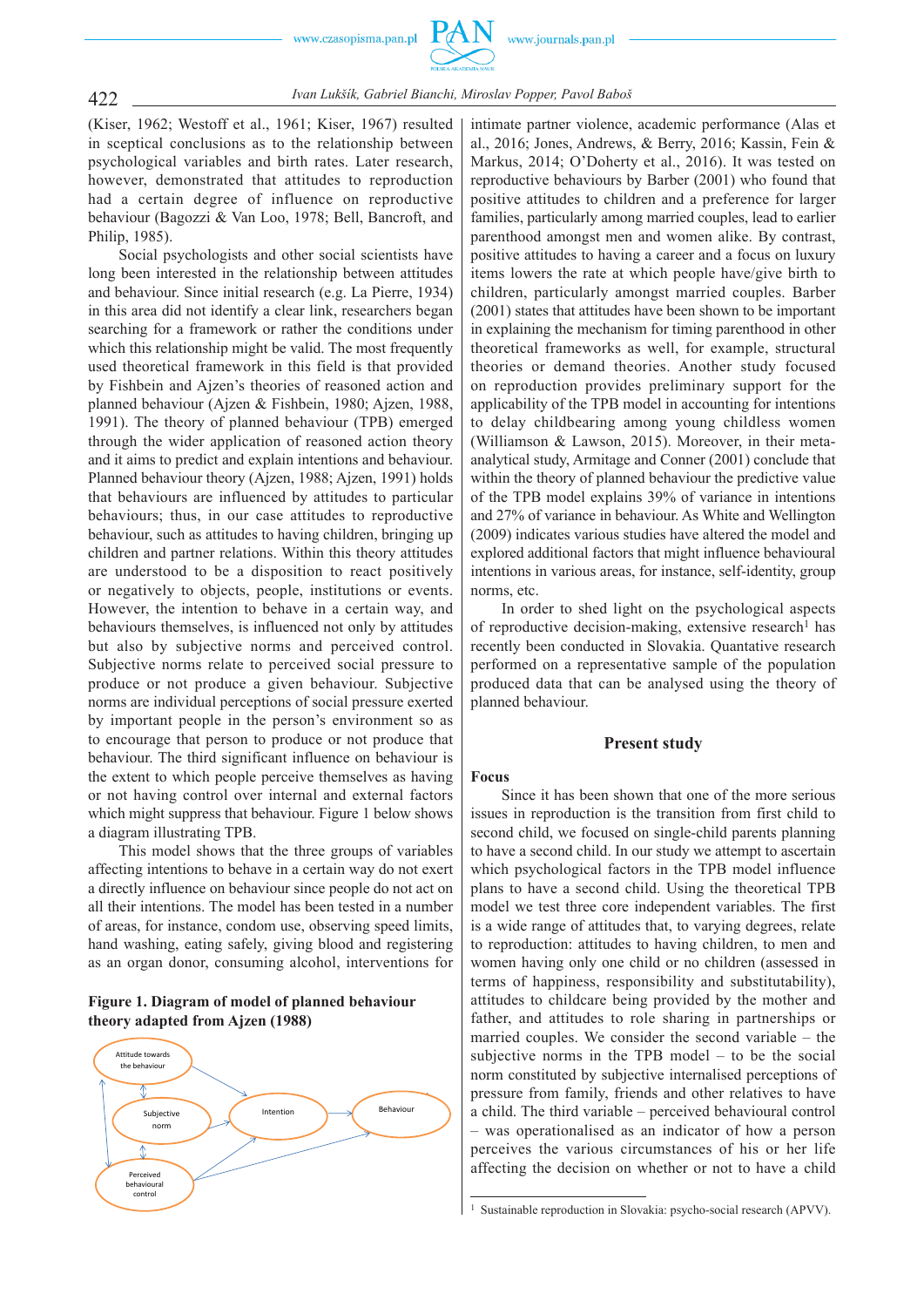within the next three years. Here we included external circumstances such as work, housing, access to childcare facilities and the presence of a partner and also the internal factor of whether the person had the emotional desire to have a child at that time. Relatively little is known about what motivates men into having children (Barber, 2001) and so the demographic variable of gender was included in the testing conducted outside the TPB model.

### **Hypotheses**

In order to test the TPB model we formulated the following hypotheses:

- H1: Attitudes to and the conditions required for reproduction influence plans to have a second child.
- H2: An increased awareness of social pressure from the social environment to have a child positively influences plans to have a second child.
- H3: Greater control over the circumstances of reproduction positively influence plans to have a second child.

## **Methodology**

#### **Research sample**

The research sample comprised young people in Slovakia, aged between 24 and 36 who already had one child at the time of data collection and had no health issues preventing them from having another child. The sample was taken from a representative sample of the Slovak population aged between 18 and 45 years. The representative sample contained 1,414 respondents and representativeness was ensured in regard to the following characteristics: age, gender, education, nationality and place of residence2. Once we had cleansed the data of any missing values and applied the age limit referred to above, health status and number of children, the sample for analysis contained 76 respondents (31 male, 40,8% and 45 female, 59,2%; age 24–36 years, mean 31,3, st. deviation 3.7913). Although the number of 76 respondents might seem rather small, there are many simulation studies, as well as empirical research showing that such a sample is satisfactory to produce reliable and robust estimates. Vittinghof and McCulloch (2007) showed particularly for binary logistic regression that five events/observations per one independent variable is already good enough. Sideridis et al. (2014) showed that a sample size of 50–70 is satisfactory for regression-based structural models. Many empirical psychology research works with samples of size within similar boundaries (Pagotto et al., 2012).

Given the low number of respondents in the sample we used bootstrapping (further details given below) to calculate the standard errors and thus the level of significance.

### **Research method**

The data collection method was a questionnaire4. In this study we analyse the following items: (1) 22 attitudinal questions, (2) three questions designed to establish subjective norms – perceived social pressure on the respondent to have a child, (3) several items measuring perceived behavioural control in relation to parenthood, (4) respondents' gender, and (5) the intention to have a child within the next three years.

The attitudinal questions related to attitudes to not having children, child rearing and various aspects of the relationship including gender roles, for instance: *It is normal for a married couple to remain childless throughout their life; A child being brought up by its parents outside marriage is equal to a child being brought up by its parents within marriage; There is no substitute for the mother's role in caring for a young child.* Respondents answered each question on a five-point Likert scale from 1 – totally agree to 5 – totally disagree. Since the overall number of attitudinal questions (22) is too high to allow us to perform logistic regression on each of them (the main statistical method of analysis used in this study) it was decided in advance that a factor analysis would be performed in order to reduce the data, ascertain its internal structure and enhance the effect in the model of the theory of planned behaviour.

Three items were used to assess the role played by subjective/social norms: (a) *Your friends* (b) *Your family* or (c) *Your relatives think you should have a child*. A fivepoint Likert scale was used to measure the extent to which respondents agreed or disagreed with these statements. We used confirmatory factor analysis to verify whether a single factor underlies these three items, which was in fact the case. The factor scores that emerge are a kind of index of subjective norms measuring the aggregate pressure three groups exert on the respondent. We have called this variable 'pressure'.

Perceived behavioural control we explored by asking what the respondent's decision to have a (second) child depended on, regardless of whether they were or were not planning to have a child within the next three years. The respondents selected the three most important factors out of a choice of 15 (e.g. financial situation, housing situation, work, emotional desire for a child, etc.). We included in our analysis the five factors that respondents most frequently assessed as being the most important (work, housing, emotional desire to have a child, partner and accessibility of childcare facilities).

Finally, we explored reproductive intentions by asking whether or not respondents wanted to have a child within the next three years (yes or no answers).

<sup>2</sup> Data collection was carried out with the help of a professional research agency that uses a stable network of interviewers.

<sup>&</sup>lt;sup>3</sup> As the sample was narrowed in a specific way with regard to number of children (one) and age, it is understandable that in some categories our sample does not reflect the adult population exactly (particularly in relation to economic status, with students and pensioners missing, while almost a fifth of sample being on maternity leave). However, in other characteristics such as gender, education stratification and religious affiliation the sample is broadly representative.

<sup>4</sup> In compiling the questionnaire we were inspired by the questionnaire used in the GGP (Gender and Generation Programme) project. The questionnaire covers 7 areas: 1. Living, 2. Partner relations, 3. Current children, 4. Future children, 5. Value orientations and attitudes, 6. Demography, 7. Confidential issues and health issues relating to sex life.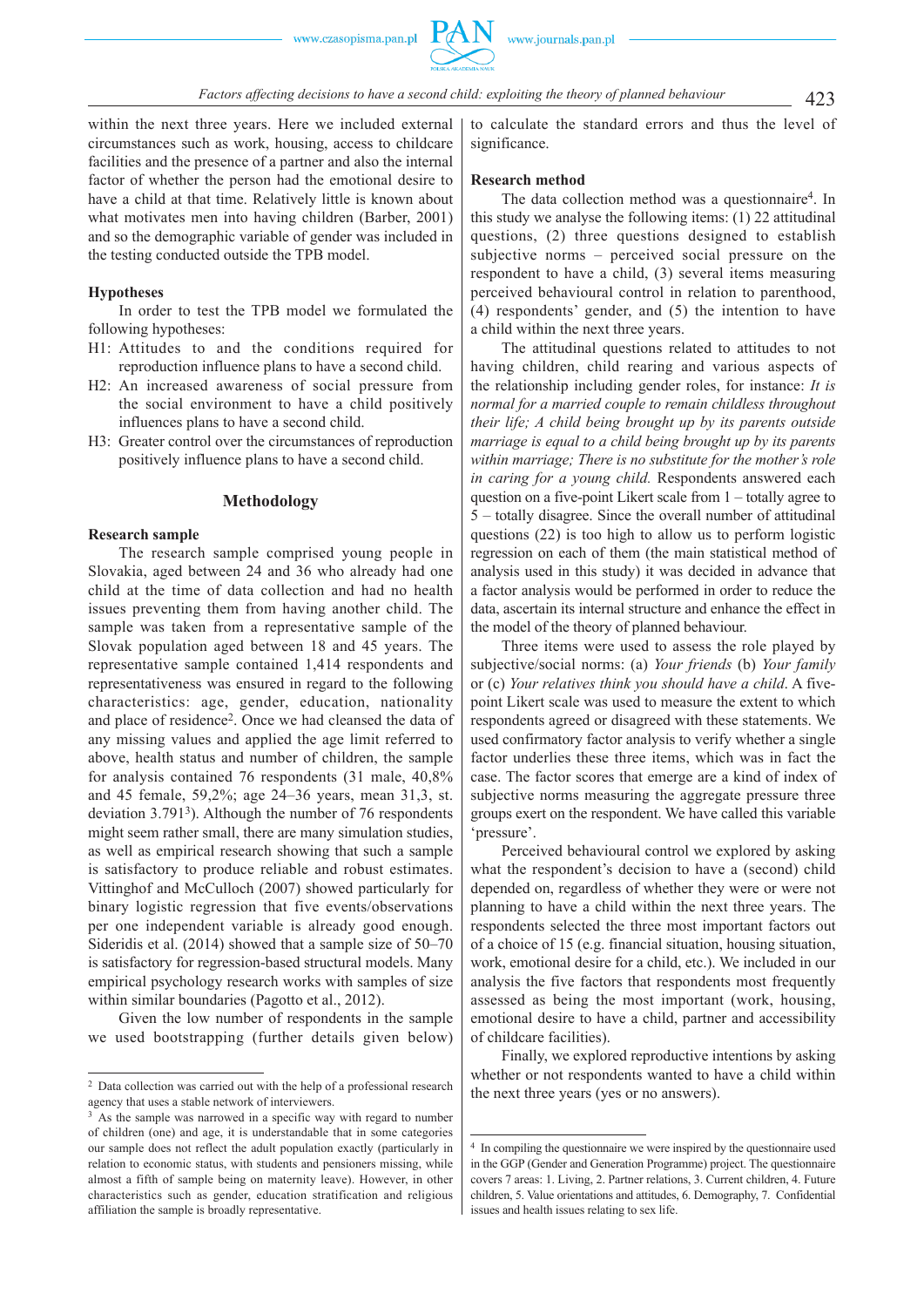424 *Ivan Lukšík, Gabriel Bianchi, Miroslav Popper, Pavol Baboš*

| No. of factor | <b>Name</b>                                                                | Explanation of the values of the factor                                                                                                                                                                                                                    |
|---------------|----------------------------------------------------------------------------|------------------------------------------------------------------------------------------------------------------------------------------------------------------------------------------------------------------------------------------------------------|
| F.1           | Child and work                                                             | A higher value means a tendency to harmonise work and family<br>responsibilities when the child is very young; this factor also includes<br>a rejection of sex education                                                                                   |
| F. 2          | Toleration of single<br>children/no children                               | A higher value means a tendency to consider it normal and not<br>irresponsible to not have children or to have only one child.                                                                                                                             |
| F. 3          | The substitutable parent                                                   | A higher value means a tendency to think that in child rearing the<br>mother and father can be substituted                                                                                                                                                 |
| F. 4          | Happy even without children                                                | A higher value means greater acceptance of the idea that people can be<br>happy even if they don't have children.                                                                                                                                          |
| F. 5          | Conservative attitudes to<br>cohabitation, parenthood<br>and child rearing | A higher value reflects a rejection of child rearing outside marriage,<br>a rejection of not having children, a rejection of sharing childcare, and<br>support for the idea that looking after the home is as fulfilling as work                           |
| F. 6          | Rejecting female autonomy                                                  | A higher value reflects a rejection of the idea that a woman can bring<br>up a child alone and that in the relationship she can decide how the<br>money she earns is spent; this factor loads on a rejection of couples<br>deciding to have only one child |
| F. 7          | Conservative marriages                                                     | A higher value reflects a prioritisation of marriage over cohabitation<br>and rejection of the idea that women can decide to bring up a child<br>themselves                                                                                                |
| F. 8          | Male and female equality                                                   | A higher value reflects backing for the idea that the woman in the<br>relationship can earn more than the man and that women can be<br>equally good political leaders as men                                                                               |
|               |                                                                            |                                                                                                                                                                                                                                                            |

## **Table 1. Summary of attitudinal factors extracted**

The full list of 22 variables entering the Factor Analysis, with their respective factor loadings, are presented in Table X (Appendix).

## **Analytical method**

The data analysis was performed in two stages using two different statistical methods. In the first stage we used exploratory factor analysis to reveal the underlying structure of respondents' attitudes and reduce the number of attitudinal items. Subsequently, within the model of the theory of planned behaviour, we used multivariate logistic regression to test the effect of the individual latent variables on plans to have a child within three years.

The factor analysis was exploratory in nature. We used principle component analysis as the extraction method. To simplify the interpretation of the results we adjusted the factor scores using Varimax rotation. This is the most appropriate method of rotation because for each factor it attempts to find 'the lowest number of items with the highest factor scores and vice versa the highest number of items with the lowest factor scores' (Abdi 2003, p. 3).

In the second stage we build a regression model based upon the theory of planned behaviour. Given that the dependent variable, planning a second child, contains two categories (respondents planning or not planning to have a child), we use logistic regression. The independent variables were 1. scores of the individual attitudinal factors obtained from the previous factor analysis, 2. perceived social pressure from their social environment on respondents to have a child (marked: pressure), 3. respondents' perceived control over planning a child in relation to job held (marked: work) living conditions (marked: housing), how accessible he or she considers preschool care to be (marked: accessibility), whether he or she has a partner (marked: partner) and desires to have a child (marked: desire), and 4. gender.

#### **Results**

## **Factor analysis: attitudes to partnership and child rearing**

The factor analysis revealed 8 latent factors which load on 19 items linked to attitudes to marriage, the role of women, equality in the relationship, child rearing and others. Table 1 summarises the factors extracted and briefly describes what the values represent<sup>5</sup>.

Descriptive statistics of these 8 factors entering further logistic regression are presented in Table 2. Regarding the eight constructed latent factors, they all have mean around zero and standard deviation around one. This is expectable by design, as they are derived from factor analysis.

<sup>5</sup> Before subjecting the attitudinal factors to logistic regression we controlled for the mutual relationships between them so as to ensure that there was no problem with multicollinearity. This problem was also avoided by looking at the variance inflation factor which quantifies inflation in the variance of the regression coefficients affected by multicollinearity.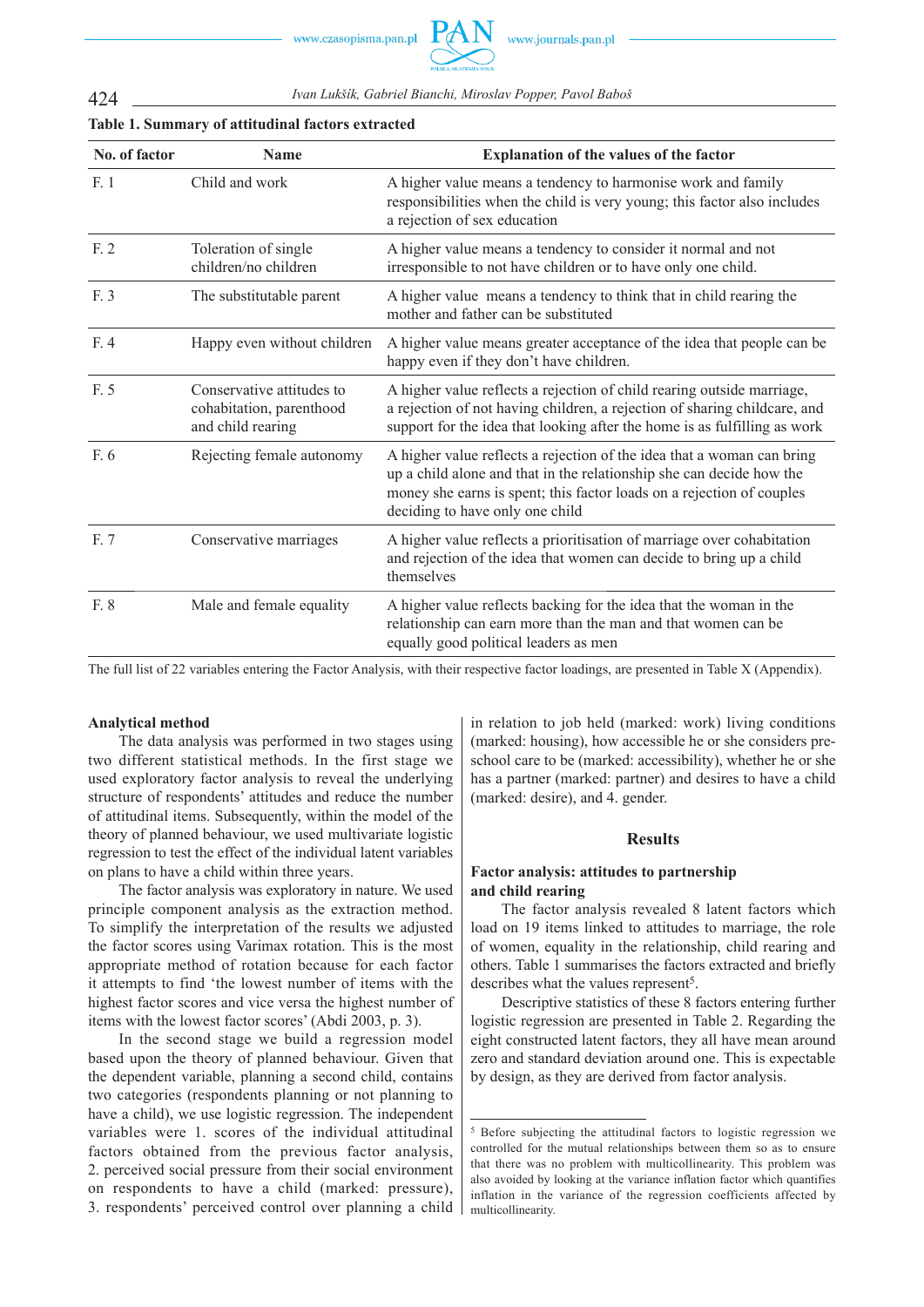425 *Factors affecting decisions to have a second child: exploiting the theory of planned behaviour*

| <b>Descriptive Statistics</b>                                              |    |                |                |          |                       |  |  |
|----------------------------------------------------------------------------|----|----------------|----------------|----------|-----------------------|--|--|
|                                                                            | N  | <b>Minimum</b> | <b>Maximum</b> | Mean     | <b>Std. Deviation</b> |  |  |
| Child and work                                                             | 76 | $-1.866$       | 2.398          | $-0.007$ | 1.001                 |  |  |
| Toleration of single children/no<br>children                               | 76 | $-2.553$       | 2.192          | $-0.018$ | 0.950                 |  |  |
| Parent cannot be substituted                                               | 76 | $-1.722$       | 2.221          | $-0.023$ | 0.980                 |  |  |
| Happy without children                                                     | 76 | $-1.569$       | 2.339          | 0.005    | 0.910                 |  |  |
| Conservative attitudes to<br>cohabitation, parenthood and child<br>rearing | 76 | $-1.774$       | 2.783          | 0.124    | 0.976                 |  |  |
| Rejecting female autonomy                                                  | 76 | $-2.070$       | 2.573          | $-0.031$ | 0.959                 |  |  |
| Conservative marriage                                                      | 76 | $-2.502$       | 2.161          | $-0.032$ | 1.021                 |  |  |
| Male and female equality                                                   | 76 | $-2.435$       | 2.462          | 0.001    | 1.035                 |  |  |

## **Table 2. Descriptive statistics of 8 attitude Factors entering logistic regression**

Source: Own Survey.

Descriptive characteristics of the subjective norm variable in the TPB model (perceived social pressure) entering logistic regression are min. -1,813, max. 1,335, mean -0,359, st. deviation 1.010. Frequencies of categorical variables representing perceived behavioural control in the TPB model entering logistic regression are presented in Table 3.

## **Table 3. Frequencies of categorical variables representing perceived behavioural control**

| Variable           | <b>Categories</b> | Count | Percent |
|--------------------|-------------------|-------|---------|
|                    | N <sub>0</sub>    | 54    | 71.1    |
| Suitable housing   | Yes               |       | 28.9    |
|                    | N <sub>0</sub>    | 56    | 73.7    |
| Suitable partner   | Yes               | 20    | 26.3    |
| Desire for a child | N <sub>0</sub>    | 48    | 63.2    |
|                    | Yes               | 28    | 36.8    |
|                    | N <sub>0</sub>    | 54    | 71.1    |
| Having work        | Yes               |       | 28.9    |
| Accessibility of   | 0                 | 27    | 35.5    |
| nurse $(1)$ and    | 1                 | 22    | 28.9    |
| kindergarden (2)   | 2                 | 27    | 35.5    |

Source: Own Survey.

## **Logistic regression: testing the TPB model**

The dependent variable was the response to the question of whether the respondent wanted to have a child within the next three years. The results are shown in as odds ratios comparing the 'yes' answer to the 'no' answer (base). We estimated one, multivariate logistic regression model, i.e. all independent variables included in the same, single model.

Given the small final sample  $(76)^6$  and the fact that several of the variables do not meet the assumption of normal distribution (tested using the Kolmogorov-Smirnov test), there is a risk that the estimated parameters will be biased. In order to resolve this, we decided to use bootstrapping (Yung & Bentler, 1996). Byrne states that the main advantage of bootstrapping is that it enables us to assess the stability of the parameters of the model and 'report their values with a greater degree of accuracy' (Byrne, 2010, p. 332). In bootstrapping the analysis is performed repeatedly and the original respondents are resampled – each time a new sample is created by random selection with replacement. We set the number of repetitions at 1,000. Instead of the assumed normal distribution we therefore gained an empirical distribution of the individual values that are used to adjust the standard errors and thereby also the level of significance (Mooney & Duval, 1993; Kline, 2011; Yung & Bentler, 1996).

Before beginning to interpret the influence of the various predictors, we present Table 4 with the observed and predicted values of the dependent variables. As can be seen, out of the original 76 responses our model successfully predicted 66, which means the overall predictive success of the model is 86.8%.

The effect of the observed parameters on planning for a second child obtained by calculating logistic regression can be seen in Table 5 as well as in below.

<sup>6</sup> There is a relatively small number of respondents in the target sample owing to the fact that the age cohort in the original sample  $N = 1414$  was limited to 24–36 years of age to reflect the "epicentre" of reproductive decision-making and that we only used data relating to respondents who already had one child.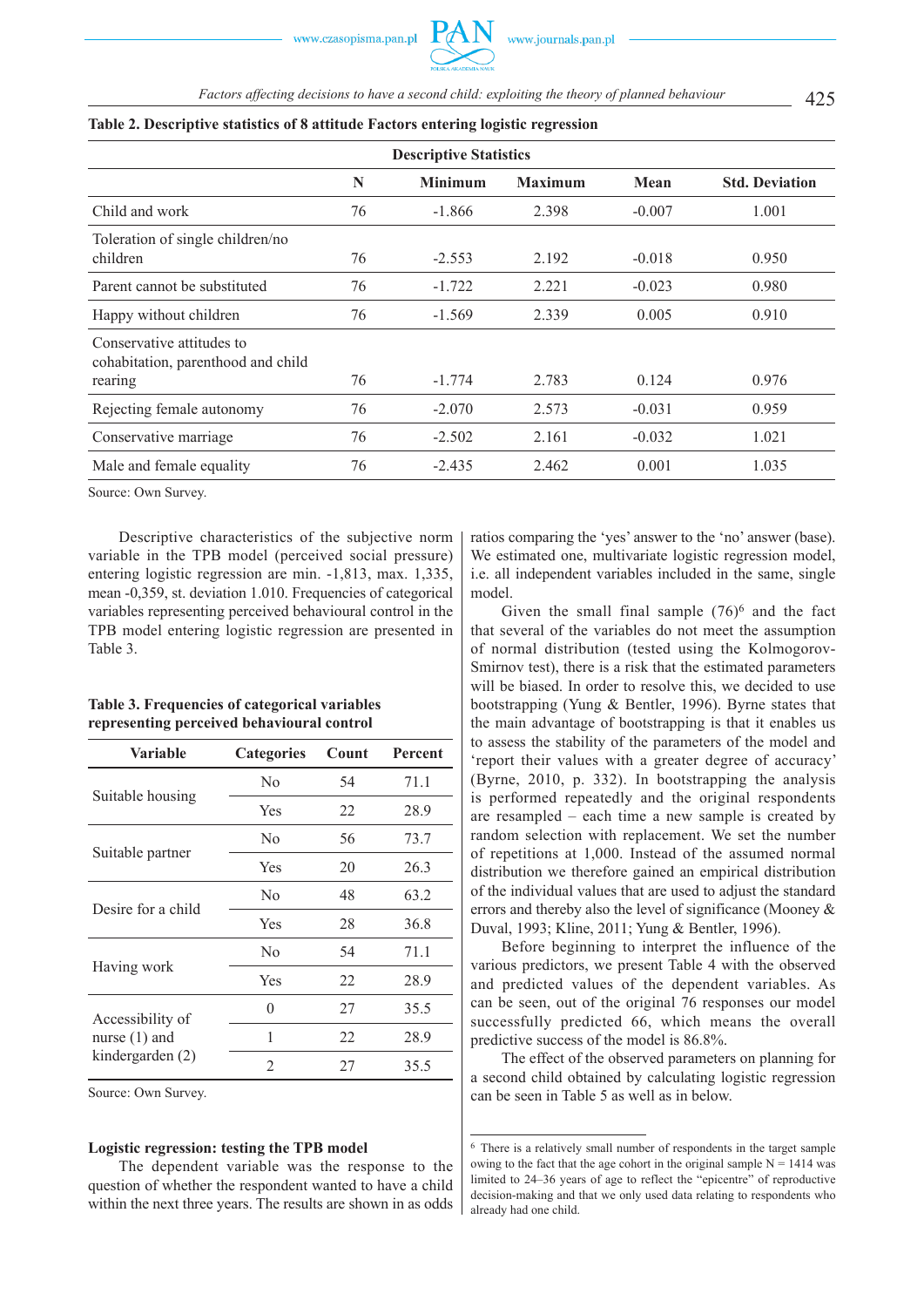## 426 *Ivan Lukšík, Gabriel Bianchi, Miroslav Popper, Pavol Baboš*

## **Table 4. Observed and predicted group membership by planning for a second child**

| Observed   |     | Predicted |      |             |  |  |
|------------|-----|-----------|------|-------------|--|--|
|            |     |           | Plan | Correct     |  |  |
|            |     | yes       | no   | predictions |  |  |
| Plan       | yes | 36        | 5    | 87.8        |  |  |
|            | no  |           | 30   | 85.7        |  |  |
| Total $\%$ |     |           |      | 86.8        |  |  |

Source: authors.

*Note*. The cut-off value of the likelihood of belonging to the group to be assigned in the model is 0.5.

## **Figure 2. Diagram of observed parameters affecting planning for a second child obtained by logistic regression**



Logistic regression shows that in keeping with the theory of the planned behaviour model all three components (attitudes, norms and control) are significant predictors of planning a second child. Of the wide range of attitudes it was shown that four conservative and two liberal attitudinal factors had an effect on planning for a second child amongst respondents with one child. Planning for a second child is encouraged by conservative attitudes that emphasise the idea that there is no substitute for the parent in caring for a child under three, that the person (probably mainly the mother) has to choose whether to look after the child or work, that a person cannot be happy without children, that women should not earn more than men and that men are better political leaders than women. Liberal attitudes also have an impact on planning for a second child. They support the idea that women can look after children on their own and also that they can have economic independence (there is also support for the idea that couples can have a single child). Here we also find the attitudes that support the idea that marriage is equal to cohabitation and that defend child rearing in incomplete families. In

|                                                                            | B        | Exp(B)  | Sig.<br>(2-tailed) |  |
|----------------------------------------------------------------------------|----------|---------|--------------------|--|
| Child and work                                                             | $-1.945$ | .143    | .001               |  |
| Toleration of single<br>children/no children                               | 0.346    | 1.414   | .130               |  |
| Parent cannot be substituted                                               | $-1.328$ | .265    | .004               |  |
| Happy without children                                                     | $-1.459$ | .232    | .001               |  |
| Conservative attitudes to<br>cohabitation, parenthood<br>and child rearing | $-0.553$ | .575    | .063               |  |
| Rejecting female autonomy                                                  | $-0.739$ | .478    | .034               |  |
| Conservative marriage                                                      | $-1.936$ | .144    | .001               |  |
| Male and female equality                                                   | $-1.523$ | .218    | .001               |  |
| Social pressure                                                            | 2.122    | 8.350   | .001               |  |
| Housing (base $=$ no, result<br>for yes)                                   | 2.384    | 10.845  | .006               |  |
| Partner (1)                                                                | 1.798    | 6.039   | .016               |  |
| Desire $(1)$                                                               | 5.723    | 305.678 | .001               |  |
| Work (1)                                                                   | 0.979    | 2.662   | .097               |  |
| Accessibility (base = 0)                                                   |          |         |                    |  |
| Accessibility (1)                                                          | $-1.091$ | 336     | .098               |  |
| Accessibility (2)                                                          | 1.388    | 4.008   | .062               |  |
| Gender $(b = male)$                                                        | $-4.367$ | .013    | .001               |  |

Source: authors.

*Note*. The level of significance is based on bootstrap sampling repeated 1,000 times.

particular, though, our first hypothesis on the effect of attitudes on planning a second child was also confirmed.

In the TPB model we also tested the influence of subjective norms and of perceived social pressure from the social environment on planning for a second child. This effect, formulated as part of the second hypothesis, was confirmed. People who reported to feel social pressure have about eight times higher odds of planning the second child than those without social pressure.

Variables of perceived behavioural control that may suppress or reinforce plans to have a second child and that were part of the third hypothesis were also confirmed. External control factors that were found to be important in planning a child were whether respondents had or would have housing and suitable partner, and the important internal factor was whether they felt the desire to have a second child. However, we did not find that the importance of work would make a difference nor did we find that consideration of accessibility of childcare facilities would have any impact on planning for a second child. In relation to the effect of the control factors, we can state the following:

### **Table 5. Logistic regression results**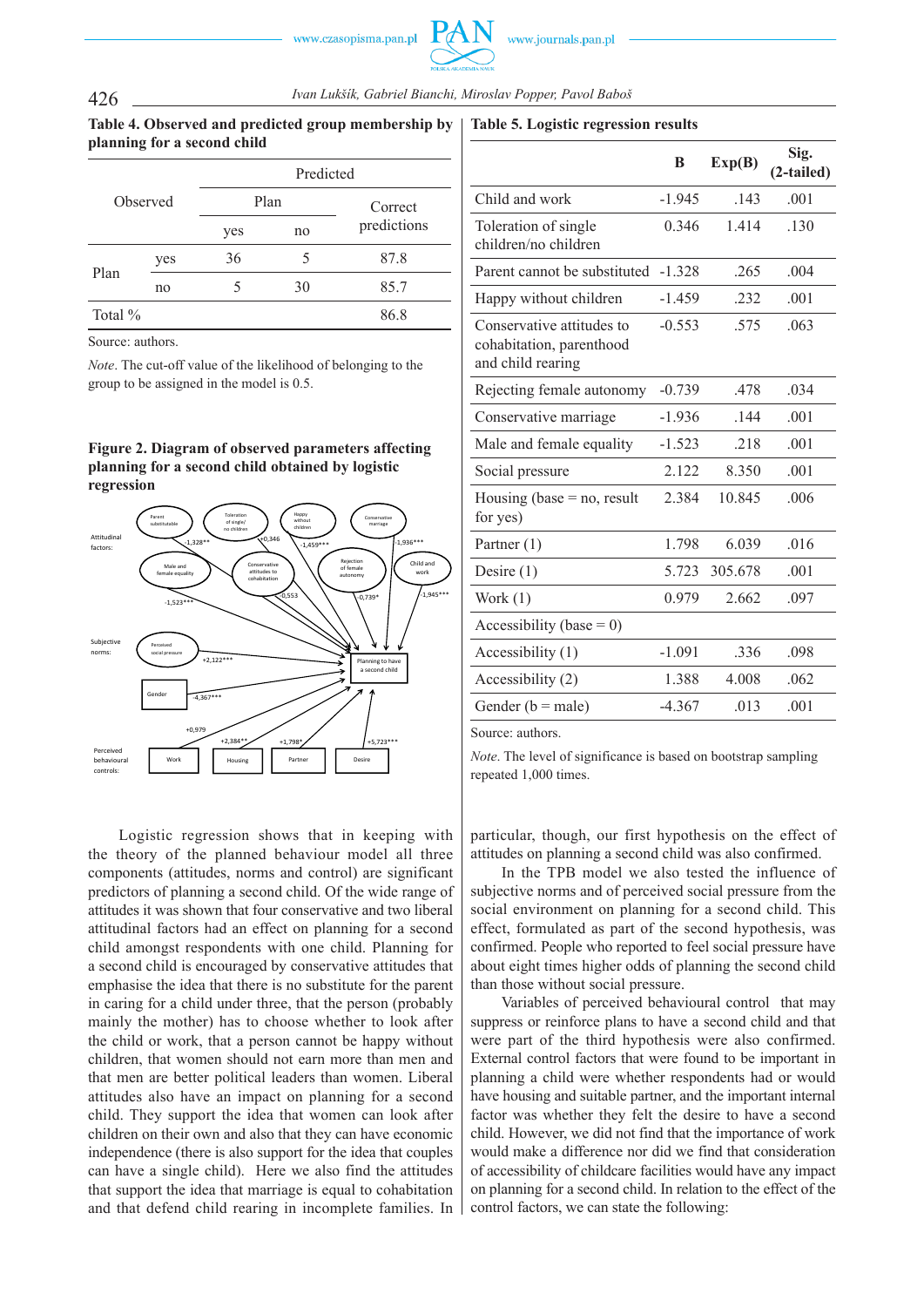- the likelihood of a respondent planning a second child within three years against the likelihood of not planning one is around six times higher in people for whom **having a suitable partner** is determining and one of the three most important factors in considering whether to have another child compared with those who did not mention a partner in their criteria.
- the likelihood of a respondent planning to have another child within three years as against not planning to have one is almost 11 times higher in people who mentioned their **housing situation** as being one of the three most important factors in considering whether to have a child than was the case for those who did not list housing amongst their criteria.
- the likelihood that respondents planning another child within three years against not planning one was 306 times higher in people who listed the **emotional desire to have a child** amongst their three most important factors in considering whether or not to have a child than in people who did not list emotional desire amongst their criteria.

Outside the TPB model we found confirmation that **gender** had an impact on planning a child, with planning featuring more strongly amongst women than men. The likelihood of respondents planning to have another child within three years as against not planning one was almost 77 times higher amongst women than men. Put simply, women are much more likely to be planning a child within three years than men assuming ceteris paribus, i.e. that all the characteristics surveyed are equal (hence assuming that they have the same attitudes, perceived pressure and control).

#### **Discussion and conclusions**

The results of our analysis show that a number of variables, structured within the theory of planned behaviour (TPB) model, have a significant effect on planning for a second child. In our research we did not investigate the effect on reproductive behaviour of the individually monitored factors using the TPB model but just looked at the planning of this kind of behaviour; cross-sectional studies do not allow for this kind of analysis. Despite this, we suggest that the research has produced interesting findings on a number of levels: 1. the research confirmed that the TPB psychological model can be used to explain the role of attitudes, subjective norms and perceived controls on planned behaviour, 2. the results provide an insight into the complex structures of attitudes relating to reproductive planning. 3. the results also confirm that gender affects reproductive planning.

The theory of planned behaviour (Ajzen, 1988; Ajzen, 1991) suggests that behaviour is affected by three factors: attitudes to specific behaviour (in our case various attitudes relating to parenthood, reproduction, child rearing and so on), subjective norms (in our case perceived social pressure to have a child) and finally perceived control over a particular behaviour (in our case control over the circumstances determining reproduction within the next

three years). The results show that planning a second child is facilitated by all three factors, specifically, by a set of conservative and liberal attitudes, perceived pressure from parents, relatives and friends to have a second child and also by whether the respondents would be able to secure housing, suitable partner and whether they desire a child.

Planning a second child is encouraged by conservative attitudes that emphasise that there is no substitute for a parent caring for a child under three and that a person cannot be happy without children and also attitudes attesting to the socio-economic inequality of men and women. Planning a second child was also affected by liberal attitudes promoting female autonomy in child rearing and also female economic independence. Planning a second child was also underpinned by liberal attitudes to partnerships where respondents considered marriage to be equal to cohabitation and defended child rearing in incomplete families. The results did not show that conservative attitudes to cohabitation or liberal toleration of single/no children affected planning for a second child.

Perceived social pressure, i.e. whether respondents feel their family, relatives and friends think they should have another child, increases the likelihood of the respondents planning a second child. This result is in line with findings by Barber (2000) indicating that whether people plan and enter into parenthood is considerably affected by their mother's preferences. It has been show that mothers particularly have an influence over the timing of their offspring's marriage, size of family, education level and career development. Other findings also point to parental influence on their children's lifestyle and plans to have a family. Parents make it possible for children to achieve the things that they themselves could not achieve, e.g. education, travel and so forth (Lukšík & Fugger, 2013).

Within the TPB model we confirm other factors in perceived behavioural control that might encourage or discourage plans to have a second child. The external factors of control that were important in planning were whether respondents had or would have housing and suitable partner and the internal ones were whether they felt the desire to have a second child. The strongest of these was shown to be the emotional desire to have a child. If we see the perceived control in terms of a belief about one's abilities to act in pursuit of the goal, where control is seen as being close to the concept of self-efficacy (Ajzen, 1991), then emotional desire operates more as absence of control. As far as the other variables of perceived control are concerned, we observed no effect for the availability of work or accessibility of childcare facilities on planning for a second child. One could interpret this finding as meaning that the respondents had already resolved this issue in relation to their first child. The fact that these variables do not influence planned behaviour does not mean that they may not have an effect on behaviour since the theory of planned behaviour suggests that in addition to there being an indirect relationship between perceived control via planning, there is also a direct effect on behaviour (see fig. 1).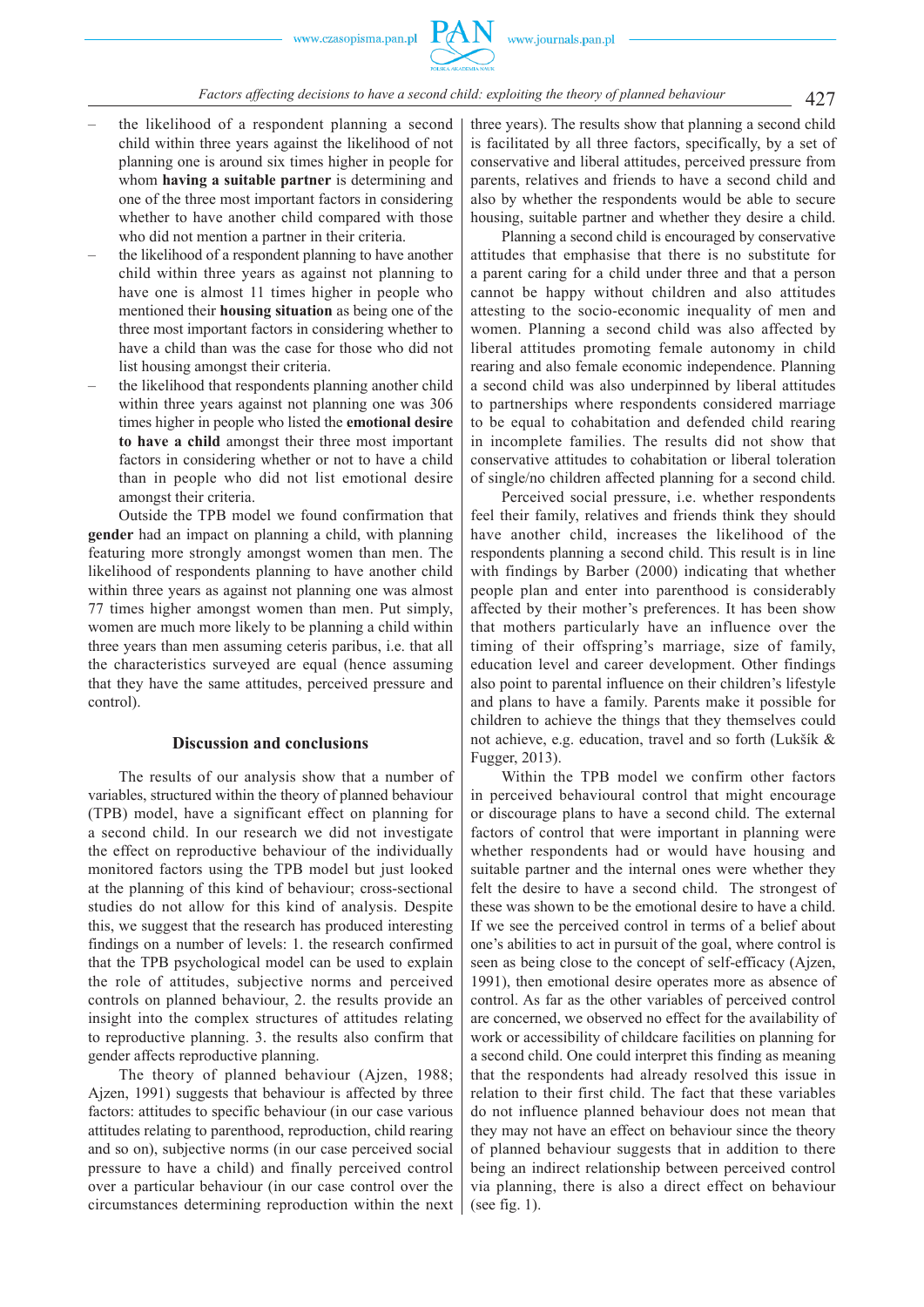428 *Ivan Lukšík, Gabriel Bianchi, Miroslav Popper, Pavol Baboš*

The particular set of conservative and liberal attitudes that affect reproductive planning raises the general question as to the role of attitudes, their internal composition and their relationship to behaviour. The results indicate that attitudes need not create a consistent internal mental structure and that they clearly do not exist independently of what is occurring within society and without accounting for the person's own history of interactive episodes (Harré & Gillett, 2001). Our findings indicate that in planning a second child what is important is not the kind of attitudes the respondent has but that they are strong and that the person is capable of articulating them clearly. Contemplating parenthood and the formation of attitudes, regardless of whether they are conservative or liberal, takes place before planning to have a child. As mentioned above reproductive planning and decision-making clearly occurs within the decision-making and negotiating that goes on within partnerships. It has also been shown that attitudes relating to reproductive behaviour reflect topics that sporadically emerge within social debate, for instance, on whether the mother can be substituted, on parents, on the institutions of marriage and cohabitation, child rearing and a single parent caring for a child, and balancing work and family. It is possible that people who have certain liberal or conservative attitudes adopt their arguments from the debates within society. However, that does not necessarily affect whether they plan to have a child, but just the way in which they will bring up that child or how they will run their household.

Outside the model of the theory of planned behaviour we confirmed the effect of gender on planning children, with planning being significantly more marked amongst women than men. The likelihood ratio of a respondent planning another child within three years as against the opposite was 77 times higher amongst women than men. Although women plan to have a child to a much greater extent this does not necessarily mean that their plans will come to fruition, since their partner – the potential father of the child – is also involved in making the decision. According to TPB the partner's intentions may be subjectively perceived as a social norm by the woman and so if the partner strongly disagrees, then this norm may act as a brake on planning and further reproductive behaviour. Nonetheless, in planning the first and second child the partner's veto does not play such an important role as it does in planning further children; plans to have a first and second child are influenced by the two-child norm and so the partner's veto is weaker here (Testa, Cavalli & Rosina, 2014). More marked reproductive planning amongst women may be influenced by the fact that planning children is seen culturally as a matter for women and as the responsibility of women (Beckman, 1984; Rindfuss, Morgan & Swicegood, 1988; Testa, Cavalli & Rosina, 2011); although, this cultural frame was not confirmed in recent research, for example, that conducted in Italy (Testa, Cavalli & Rosina, 2014).

Assumptions related to the existence of the Second Demographic Transition, specifically that the unwillingness to have a larger number of children is linked to the fact that

the child is no longer the focal point of the partners' lives and also to the spread of more liberal forms of cohabitation, were only partially confirmed. In terms of attitudes it was shown that if a parent can balance childcare and work, hence the child is no longer the focal point, then it is likely that plans to have a second child will feature less. On the other hand, liberal partnerships and support for cohabitation do not operate as barriers so much as strengthen the transition from first to second child.

The results indirectly point to the fact that it is not the concept of the insubstitutable mother (Grňo, 2006), widespread throughout Slovakia and the Czech Republic (Janoušková & Sedláček, 2005), that affects reproduction most, but the more liberal concept of insubstitutable parents.

If we assume that emerging adulthood, characterised by relative independence from normative expectations and social roles (Arnett, 2004), also means delayed reproductive decisions and indeed reproduction, then this assumption was not confirmed. Our findings indicate that social (normative) pressure to have children plays an important role in plans to have children.

The research findings confirm that reproductive planning can be explained not simply by demographic and sociological factors but also as part of the psychology behind the decision-making processes. In this respect we have confirmed that the theory of planned behaviour can be of benefit.

### **References**

- Abdi, H. (2003). Factor rotations in factor analyses. In M. Lewis-Beck, A. Bryman & T. Futing (Eds.) *Encyclopedia of social sciences research methods*. Thousand Oaks (CA): Sage.
- Ajzen, I. (1988). *Attitudes, personality, and behavior*. Chicago: Dorsey. Ajzen, I. (1991). The theory of planned behavior. *Organizational Behav-*
- *ior and Human Decision Processes, 50,* 179–211. Ajzen, I. & Fishbein, M. (1980). *Understanding attitudes and predicting social behavior*. Englewood Cliffs, NJ: Prentice Hall.
- Alas, Y., Anshari, M., Sabtu, N.I., Yunus, N. (2016). Second-chance university admission, the theory of planned behaviour and student achievement. *International Review of Education*, *62*(3), 299–316. doi: 10.1007/s11159-016-9558-5
- Armitage, C. & Conner, M. (2001). Efficacy of the theory of planned behaviour: A meta-analytic review. *The British Journal of Social Psychology 40*(4), 471–499. doi: 10.1348/014466601164939
- Arnett, J.J. (2004). *Emerging adulthood: ThewWinding road from late teens through the twenties.* Oxford: Oxford University Press.
- Bagozzi, R.P. & Van Loo, M.F. (1978). Fertility as consumption: theories from the behavioural sciences. *Journal of Consumer Research 4*(4), 199–228. doi: 10.1086/208700
- Barber, J.S. (2001). Ideational influences on the transition to parenthood: Attitudes toward childbearing and competing alternatives. *Social Psychology Quarterly* 64(2), 101–127. doi: 10.2307/3090128
- Barber, J.S. (2000). Intergenerational influences on the entry into parenthood: Mothers' preferences for family and nonfamily behavior, *Social Forces 79*(1), 319–348. doi: 10.1093/sf/79.1.319
- Beckman, L.J. (1984). Husbands' and wives' relative influence on fertility decision and outcomes. *Population and Environment: Behavioral and Social Issues 7*(3), 182–197. doi: 10.1007/bf01255488
- Bell, J.S., Bancroft, J.P. & Philip, A. (1985). Motivation for parenthood: A factor analytic study of attitudes towards having children. *Journal of Comparative Family Studies 16*(1), 111–119.
- Byrne, B.M. (2010). *Structural equation modeling with AMOS*: *Basic concepts, applications, and programming.* London: Routledge.
- Erikson, E.H. (1999)*. Životní cyklus rozšířený a dokončený* (The life cycle completed) Praha: Nakladatelství Lidové noviny.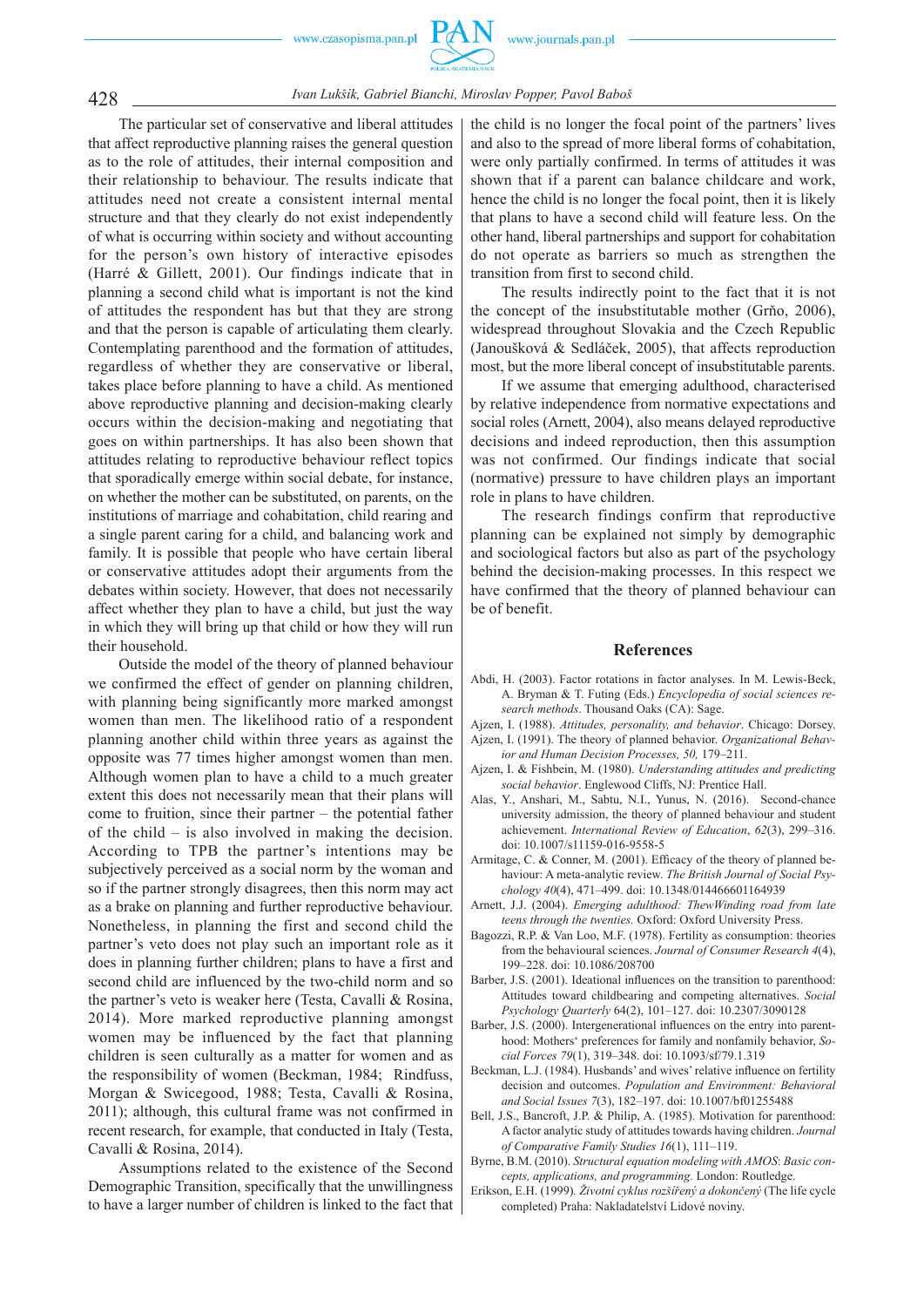- Grňo, J. (2006). Kde se láme subject (Where the subject breaks), *Biograf,*  40–41. Retrieved from http://www.biograf.org/clanky/clanek. php?clanek=4002
- Harré, R. & Gillett, G.R. (2001). *Diskurz a myseľ: Úvod do diskurzívnej psychológie (The discursive mind)*. Bratislava: IRIS.
- Janoušková, K.L. & Sedláček, L. (2005). Jiné mateřství (Other motherhood). *Gender, rovné příležitosti, výzkum 6*(1), 19–22.
- Jones, S.C., Andrews, K., Berry, N. (2016). Lost in translation: a focus group study of parents' and adolescents' interpretations of underage drinking and parental supply. *BMC Public Health, 16*(561). doi: 10.1186/s12889-016-3218-3
- Kassin, S., Fein, S. & Markus, H.R. (2014). *Social psychology* (9th ed.). Belmont, CA: Cengage/Wadsworth.
- Kiser, C.V. (1962). The Indianapolis study of social and psychological factors affecting fertility. Population Studies. In C.V. Kiser, (Ed.) *Research in family planning* (pp. 149–166). Princeton: Princeton University Press.
- Kiser, C.V. (1967). The growth of American families studies: An assessment of significance. *Demography.* 4(1), 388-396. doi.: rg/10.2307/2060378
- Kline, R.B. (2011). *Principles and practice of structural equation modeling*. New York: The Guilford Press.
- La Pierre, R. (1934). Attitudes versus actions. *Social Forces. 13*(2), 230– 37. doi: 10.2307/2570339
- Lesthaeghe, R. (2010). *The unfolding story of the second demographic transition*. Research Report 10696, Population Studies Center, University of Michigan.
- Lukšík, I. & Fugger, J. (2013). Životné štýly mladých ľudí hra s normativitou sociálnej dospelosti (Youth lifestyles: play with the normativity of social adulthood). In A. Neusar, L. Vavrysová, (Eds.). *Kvalitativní přístup a metody ve vědách o člověku 12 : Hranice normality* (pp. 343–350). Olomouc: Univerzita Palackého.
- Mooney, C.Z. & Duval, R.D. (1993). *Bootstrapping: A nonparametric approach to statistical inference.* Sage University Paper series on Quantitative Applications in the Social Sciences, series no. 07-095. Newbury Park, CA: Sage.
- O'Doherty, L., Taket, A., Valpied, J. & Hegarty, K. (2016). Receiving care for intimate partner violence in primary care: Barriers and enablers for women participating in the weave randomised controlled trial. *Social Science & Medicine*, 160, 35–42. doi: 10.1016/j.socscimed.2016.05.017
- Pagotto, L., Visintin, E.P., De Iorio, G. & Voci, A. (2012). Imagined intergroup contact promotes cooperation through outgroup trust. *Group Processes & Intergroup Relations*, 16(2), 209–216. doi: 10.1177/1368430212450057
- Rindfuss, R.R., Morgan, S.P. & Swicegood, G. (1988). *First births in America: Changes in the timing of parenthood*. Berkeley and Los Angeles: University of California Press.
- Sideridis, G., Simos, P., Papanicolaou, A. & Fletcher, J. (2014). Using Structural Equation Modeling to Assess Functional Connectivity in the Brain Power and Sample Size Considerations. *Educational and Psychological Measurement, 74*(5), 733–758. doi: 10.1177/0013164414525397
- Šprocha, B. & Vaňo, B. (2012). Analýza a prognóza reprodukčného správania populácie Slovenska, 1. časť Plodnosť (Analysis and prognosis of the Slovak population reproductive behavior, Part 1 fertility) *Prognostické práce,* 4(2), 95–120.
- Šprocha, B., Vaňo, B., Jurčová, D., Pilinská, V., Mészáros, J. & Bleha, B. (2015). *Populačný vývoj v Slovenskej republike 2014.* (Population development in the Slovak Republic 2014) Bratislava: Infostat.
- Testa, M.R., Cavalli, L. & Rosina, A. (2011). Couples' childbearing behaviour in Italy: Which of the parents is leading it? *Vienna Yearbook of Population Research,* 9, 157–178. doi: 10.1553/populationyearbook2011s157
- Testa, M.R., Cavalli, L. & Rosina, A. (2014). The effect of couple disagreement about child-timing intentions: A parity specific approach. *Population and Development Review*, *40*(1), 31–53. doi: 10.1111/j.1728-4457.2014.00649.x.
- Van de Kaa, D.J. (1999). *The past of Europe's demographic future*. 1st ed. Wassenaar: NIAS. Retrieved from <http://www.nias.knaw.nl/en/ new 3/new 1/new 1/17uhlenbeck.pdf>.
- Vittinghoff, E. & McCulloch, Ch.E. (2007). Relaxing the Rule of Ten Events per Variable in Logistic and Cox Regression. *American Journal of Epidemiology, 165*(6), 710–718. doi: 10.1093/aje/ kwk052
- Westoff, C.F., Potter, R.G., Sagi, P.C. & Mishler, E.G. (1961). *Family growth in metropolitan America*. Princeton: Princeton University Press.
- Williamson, L.E.A. & Lawson, K.L. (2015). Young women's intentions to delay childbearing: A test of the theory of planned behaviour. *Journal of Reproductive and Infant Psychology, 33*(2), 205–213. doi: 10.1080/02646838.2015.1008439
- White, K. & Wellington, L. (2009). Predicting participation in group parenting education in an Australian sample: the role of attitudes, norms, and control factors. *Journal of Primary Prevention*, *30*(2), 173–189. doi: 10.1007/s10935-009-0167-y
- Yung, Y-F., and Bentler, P.M. (1996). Bootstrapping techniques in analysis of mean and covariance structures. In G.A. Marcoulides & R.E. Schumacker, (Eds.) *Advanced structural equation modeling: Issues and techniques.* (pp. 195–226). Mahwah, NJ: Erlbaum.

#### ACKNOWLEDGEMENTS

This paper was written with partial support from the following projects: ...